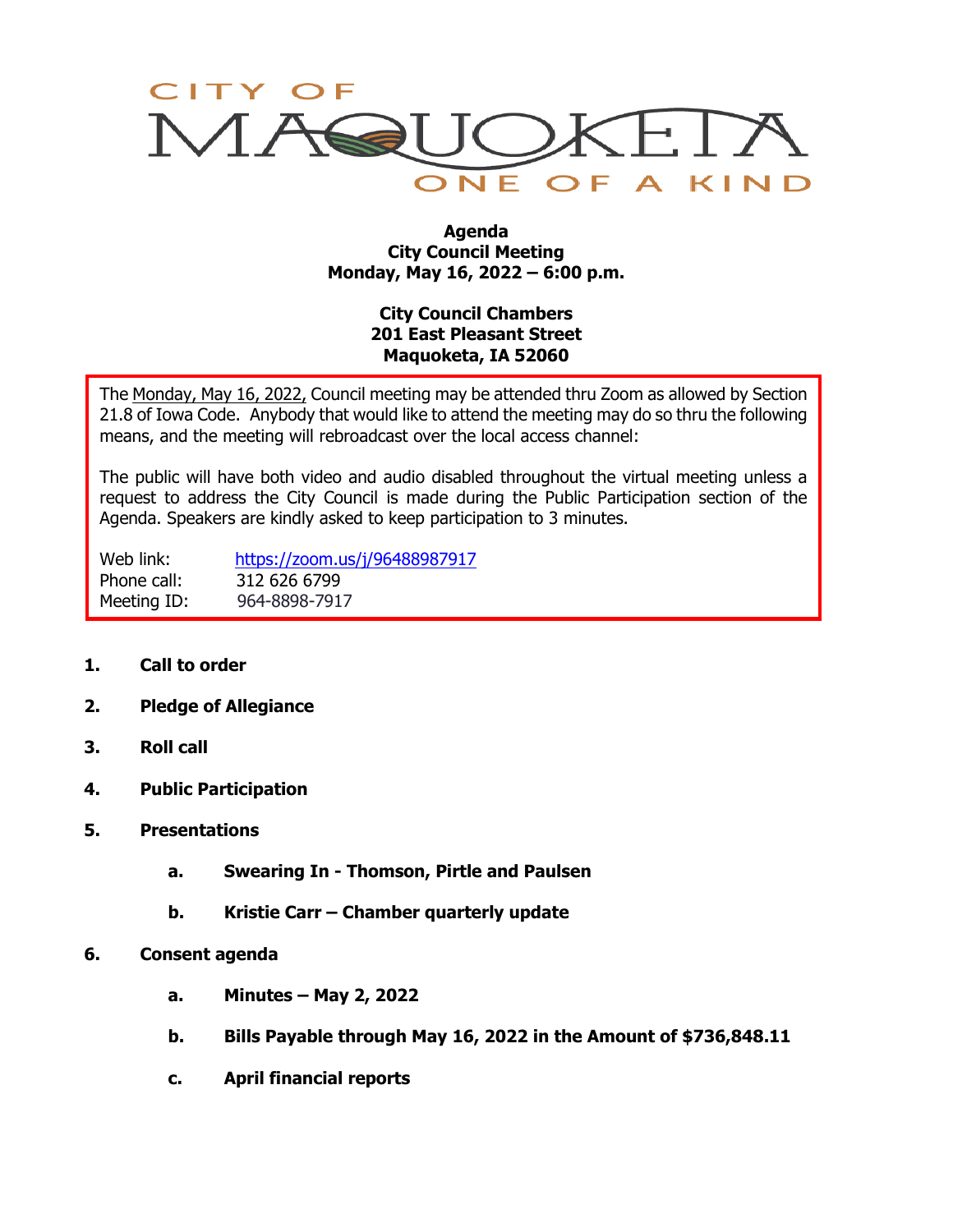- **d. New class "C" liquor license and Sunday Sales for Moore Local**
- **e. New class "B" Native wine permit, Sunday Sales and Living Quarters filed by Make A Splash**
- **f. Authorizing Maquoketa Community School District Road Closure on E Judson Street on May 27, 2022 from S Main St to S Eliza St**

## **7. Considerations**

### **a. Consideration of the Destination Iowa Grant proposal between the City of Maquoketa, Jackson County, and Jackson County Conservation Board**

City Manager Summary: This item is brought to the City Council to propose the following detail in regards to the Destination Iowa Grant. The grant itself is strongly related to the Water Quality project potential offered by the loan financing for the City's Wastewater Treatment Plan. This is through the State's Revolving Loan Fund (SRF) and provides for a 10% Water Quality project benefit at no cost to the City. This was explained at the February 21, 2022 City Council meeting and will allow the City leverage significant resources toward outdoor recreation.

This has the potential to create significant enhancements to fisheries, additional trails, visual features during hikes, and promote use of the community's geographical features. The project would also allow a North side access point to Prairie Creek Preservation off of Highway 64 across from the Oakland Mill. This area would serve parking, outdoor picnicking, and add capital improvement assets such as an open-air shelter and restroom facility.

The Destination Iowa Grant is a 40% funding program if an application is awarded. The City's commitment from the Water Quality project will serve as the local share of the application and project. With this in mind, the City, Jackson County, and Jackson County Conservation Board (JCCB) have concluded a successful collaboration in which Prairie Creek Preservation Area would receive multiple improvements. The grant application itself is approximately \$2,254,000.

Inspiration photos of the project are show below and staff is seeking a City Council consensus that the project is worth pursuing for the City of Maquoketa.

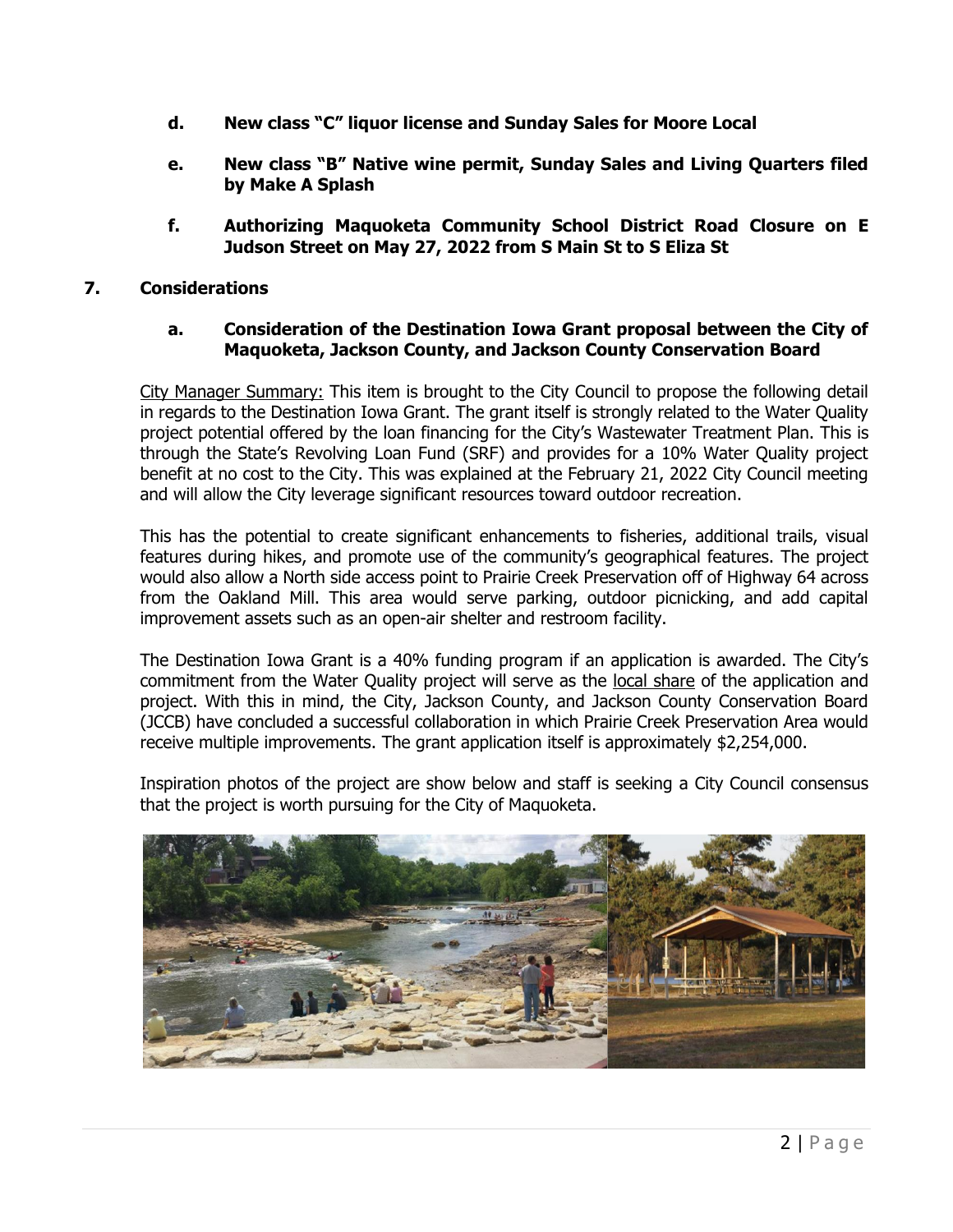

## **8. Public Hearings**

# **a. Public Hearing regarding FY 21-22 Budget Amendment**

City Manager Summary: This particular public hearing allows for commentary on the City's amendment to the City's finances as required by the State. This is part of the City's annual budget reporting process.

| NOTICE OF PUBLIC HEARING - AMENDMENT OF CURRENT BUDGET<br>City of MAQUOKETA<br>Fiscal Year July 1, 2021 - June 30, 2022                                                                                                                                                                                                                                                                                             |                |                                                        |                      |                                                       |  |  |  |  |
|---------------------------------------------------------------------------------------------------------------------------------------------------------------------------------------------------------------------------------------------------------------------------------------------------------------------------------------------------------------------------------------------------------------------|----------------|--------------------------------------------------------|----------------------|-------------------------------------------------------|--|--|--|--|
| The City of MAQUOKETA will conduct a public hearing for the purpose of amending the current budget for fiscal year ending June 30, 2022                                                                                                                                                                                                                                                                             |                |                                                        |                      |                                                       |  |  |  |  |
| Meeting Date/Time: 5/16/2022 06:00 PM                                                                                                                                                                                                                                                                                                                                                                               |                | <b>Contact: Andrea White</b>                           |                      | Phone: (563) 652-2484                                 |  |  |  |  |
| Meeting Location: 201 East Pleasant (City Hall) & Zoom 96488987917                                                                                                                                                                                                                                                                                                                                                  |                |                                                        |                      |                                                       |  |  |  |  |
| There will be no increase in taxes. Any residents or taxpayers will be heard for or against the proposed amendment at the time and place specified above, A<br>detailed statement of: additional roceipts, cash balances on hand at the close of the preceding fiscal year, and proposed disbursements, both past and<br>anticipated, will be available at the hearing.                                             |                |                                                        |                      |                                                       |  |  |  |  |
| <b>REVENUES &amp; OTHER FINANCING SOURCES</b>                                                                                                                                                                                                                                                                                                                                                                       |                | <b>Total Budget</b><br>as Certified<br>or Last Amended | Current<br>Amendment | <b>Total Budget After</b><br><b>Current Amendment</b> |  |  |  |  |
| Taxes Levied on Property                                                                                                                                                                                                                                                                                                                                                                                            | 1              | 2,865,555                                              | 105,597              | 2,971,152                                             |  |  |  |  |
| Less; Uncollected Delinquent Taxes - Levy Year                                                                                                                                                                                                                                                                                                                                                                      | $\overline{2}$ | ο                                                      |                      |                                                       |  |  |  |  |
| Net Current Property Tax                                                                                                                                                                                                                                                                                                                                                                                            | 3              | 2,865,555                                              | 105,597              | 2,971,152                                             |  |  |  |  |
| Delinguent Property Tax Revenue                                                                                                                                                                                                                                                                                                                                                                                     | 4              | 0                                                      | $\Omega$             | Ω                                                     |  |  |  |  |
| <b>TIF Revenues</b>                                                                                                                                                                                                                                                                                                                                                                                                 | 5              | 435,275                                                | $\bf{0}$             | 435,275                                               |  |  |  |  |
| Other City Taxes                                                                                                                                                                                                                                                                                                                                                                                                    | 6              | 813,697                                                | 261.911              | 1,075,608                                             |  |  |  |  |
| Licenses & Permits                                                                                                                                                                                                                                                                                                                                                                                                  | 7              | $-23.325$                                              | 2.000                | 25,325                                                |  |  |  |  |
| Use of Money & Property                                                                                                                                                                                                                                                                                                                                                                                             | 8              | 174,395                                                | $-70.845$            | 103,550                                               |  |  |  |  |
| Intergovernmental                                                                                                                                                                                                                                                                                                                                                                                                   | 9              | 6,529,728                                              | $-1,821,479$         | 4,708.249                                             |  |  |  |  |
| Charges for Service                                                                                                                                                                                                                                                                                                                                                                                                 | 10             | 3,431,391                                              | 13,822               | 3,445,213                                             |  |  |  |  |
| Special Assessments                                                                                                                                                                                                                                                                                                                                                                                                 | 11             | $\Omega$                                               | C                    |                                                       |  |  |  |  |
| Miscellaneous                                                                                                                                                                                                                                                                                                                                                                                                       | 12             | 596,641                                                | 458,698              | 1,055,339                                             |  |  |  |  |
| Other Financing Sources                                                                                                                                                                                                                                                                                                                                                                                             | 13             | 2,614,093                                              | $-1.219.877$         | 1,394,216                                             |  |  |  |  |
| Transfers In                                                                                                                                                                                                                                                                                                                                                                                                        | 14             | 3,637,392                                              | 2,821,505            | 6,458,897                                             |  |  |  |  |
| <b>Total Revenues &amp; Other Sources</b>                                                                                                                                                                                                                                                                                                                                                                           | 15             | 21.121.492                                             | 551,332              | 21,672,824                                            |  |  |  |  |
| <b>EXPENDITURES &amp; OTHER FINANCING USES</b>                                                                                                                                                                                                                                                                                                                                                                      |                |                                                        |                      |                                                       |  |  |  |  |
| <b>Public Safety</b>                                                                                                                                                                                                                                                                                                                                                                                                | 16             | 2.030.704                                              | 57.209               | 2,087,913                                             |  |  |  |  |
| Public Works                                                                                                                                                                                                                                                                                                                                                                                                        | 17             | 1,514,832                                              | $-166,587$           | 1.348.245                                             |  |  |  |  |
| Health and Social Services                                                                                                                                                                                                                                                                                                                                                                                          | 18             | $\Omega$                                               | Ω                    |                                                       |  |  |  |  |
| <b>Culture and Recreation</b>                                                                                                                                                                                                                                                                                                                                                                                       | 19             | 1,209,625                                              | -217,693             | 991,932                                               |  |  |  |  |
| Community and Economic Development                                                                                                                                                                                                                                                                                                                                                                                  | 20             | 296,938                                                | 65,689               | 362,627                                               |  |  |  |  |
| General Government                                                                                                                                                                                                                                                                                                                                                                                                  | 21             | 646,947                                                | 6,360                | 653,307                                               |  |  |  |  |
| <b>Debt Service</b>                                                                                                                                                                                                                                                                                                                                                                                                 | 22             | 860.786                                                | O                    | 860,786                                               |  |  |  |  |
| <b>Capital Projects</b>                                                                                                                                                                                                                                                                                                                                                                                             | 23             | 4.457.335                                              | 3,555,933            | 8,013,268                                             |  |  |  |  |
| <b>Total Government Activities Expenditures</b>                                                                                                                                                                                                                                                                                                                                                                     | 24             | 11,017,167                                             | 3.300.911            | 14,318,078                                            |  |  |  |  |
| <b>Business Type/Enterprise</b>                                                                                                                                                                                                                                                                                                                                                                                     | 25             | 6,246,611                                              | $-2,944,575$         | 3,302,036                                             |  |  |  |  |
| <b>Total Gov Activities &amp; Business Expenditures</b>                                                                                                                                                                                                                                                                                                                                                             | 26             | 17,263,778                                             | 356,336              | 17,620.114                                            |  |  |  |  |
| <b>Tranfers Out</b>                                                                                                                                                                                                                                                                                                                                                                                                 | 27             | 3,637,392                                              | 2,821,505            | 6,458,897                                             |  |  |  |  |
| <b>Total Expenditures/Transfers Out</b>                                                                                                                                                                                                                                                                                                                                                                             | 28             | 20,901,170                                             | 3,177,841            | 24,079,011                                            |  |  |  |  |
| <b>Excess Revenues &amp; Other Sources Over</b><br>(Under) Expenditures/Transfers Out                                                                                                                                                                                                                                                                                                                               | 29             | 220,322                                                | $-2,626,509$         | $-2,406,187$                                          |  |  |  |  |
| Beginning Fund Balance July 1, 2021                                                                                                                                                                                                                                                                                                                                                                                 | 30             | 12,223,722                                             | 2,710,394            | 14,934,116                                            |  |  |  |  |
| Ending Fund Balance June 30, 2022                                                                                                                                                                                                                                                                                                                                                                                   | 31             | 12,444,044                                             | 83.885               | 12,527,929                                            |  |  |  |  |
| Explanation of Changes: Revenue: Hotel/Motel Tax and LOST increase of revenue, ARP funds money, 2021A Bond proceeds to Capital Projects, and<br>increased rates in utility billing<br>$H_1$ Of analyzed the complete contract the contract of $H_2$ and $H_3$ and $H_4$ and $H_5$ and $H_6$ and $H_7$ and $H_8$ and $H_7$ and $H_8$ and $H_9$ and $H_9$ and $H_9$ and $H_9$ and $H_9$ and $H_9$ and $H_9$ and $H_9$ |                |                                                        |                      |                                                       |  |  |  |  |

Expense: Increased benefits, Platt St. project, Upper Story project, WWTP project, Storm Water Levee project, S Main St Connector Trail project, S Main St Connector Trail project, S Main St Connector Trail project, S Main

Council support is recommended.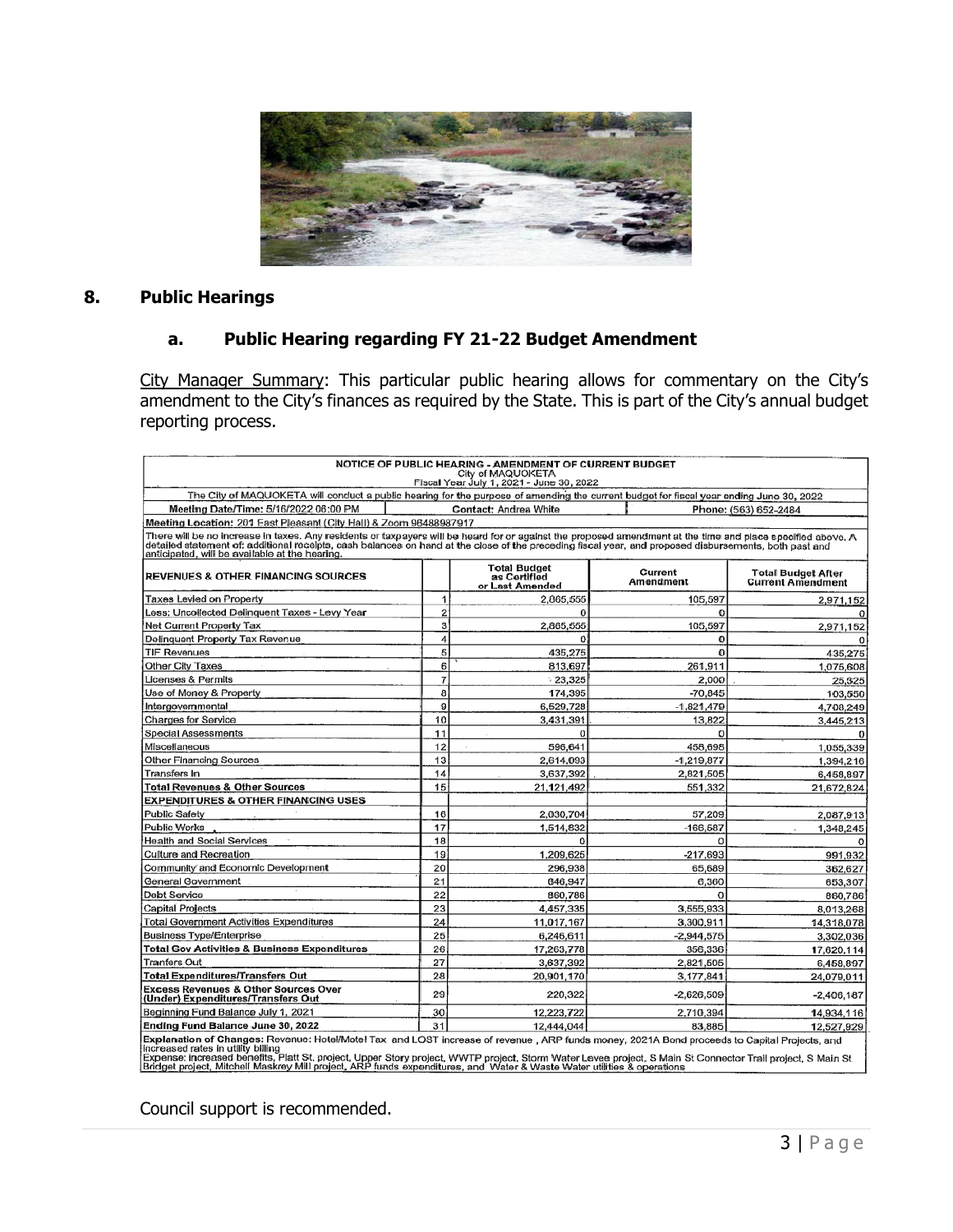## **9. Old business**

## **a. Ordinance No. 1196 - Ordinance amending Title 3, Chapter 3b, Section 16 pertaining to designated snow route of the code of ordinances of the City of Maquoketa, Iowa – third reading**

City Manager Summary: This Ordinance action alters the City's Code to accurately reflect the Snow Routes in the City of Maquoketa. Staff found the current Code map to be outdated. The Ordinance identifies all streets the City treats as a snow route and will allow for any enforcement action to be taken by Police or Public Works to be valid in the view of the City Code.

City Staff has further discussed how to best serve the Central Business District. The outcome of these discussions was to treat the Central Business District with first priority outside of regular business hours to not impede business. Additionally, the police have informally discussed not abusing parking violators if designated snow routes have already been cleared and an emergency is still in effect. This is a concern of the spirit of the ordinance vs. the letter, meaning what is intended compared to what is technical. Staff will treat vehicles with discretion and our City staff will remember we are here to serve the businesses, citizens, and visitors.

Council support is recommended.

#### **10. New Business**

### **a. Resolution approving FY 21-22 Budget Amendment**

City Manager Summary: This item officially approves the budget amendment as outlined above in the public hearing. This does not have any negative financial impact to the City's overall fund balance and is a routine exercise for the City.

Council support is recommended.

## **b. Resolution authorizing the City Clerk to make the appropriate interfund transfers of sums and record the same in the appropriate manner for amended FY 21/22 for the City of Maquoketa**

City Manager Summary: Related to the above item, this allows the Finance Clerk to execute the transfers as described in the amendment. This is a procedural requirement for the Finance Clerk. Detail is charted for your reference:

See following page.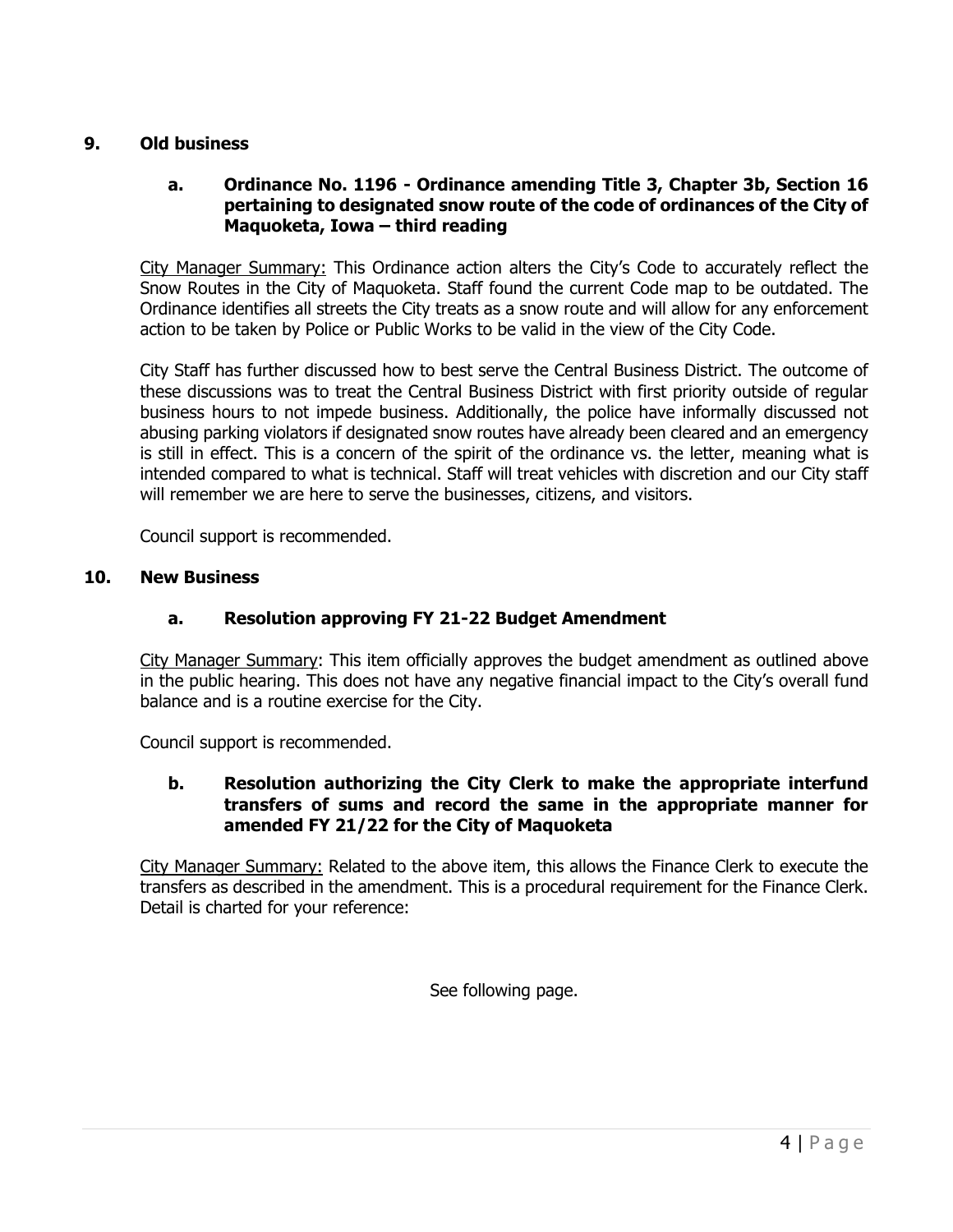|                            | <b>TRANSFER IN</b> |              | <b>TRANSFER OUT</b> |                      |                                           |
|----------------------------|--------------------|--------------|---------------------|----------------------|-------------------------------------------|
| REC CIP - L.O.S.T          | 001-4-44304-483000 | \$63,788.00  | 121-6-0930-69101    | L.O.S.T              | Recreation projects/exp                   |
| ADMIN TRANSFER IN          | 001-4-66204-483000 | \$127,577.00 | 121-6-0930-69101    | L.O.S.T              | General fund expenses                     |
| <b>FACADE IMPROVEMENTS</b> | 311-4-87504-483000 | \$19,753.00  | 315-6-8750-69101    | <b>FACADE ESCROW</b> | To repay Façade Improvements<br>legal exp |
| <b>STORM WATER LEVEE</b>   |                    |              |                     | <b>2021A BOND</b>    |                                           |
| <b>IMROV</b>               | 318-4-87504-483000 | \$572,200.00 | 322-6-8750-69101    | <b>PROCEEEDS</b>     | To fund project                           |
| S MAIN ST CONNECTOR        |                    |              |                     | 2021A BOND           |                                           |
| TRAIL.                     | 319-4-87504-483000 | \$355,000.00 | 322-6-8750-69101    | <b>PROCEEEDS</b>     | To fund project                           |
|                            |                    |              |                     | <b>2021A BOND</b>    |                                           |
| S MAIN ST BRIDGE           | 320-4-87504-483000 | \$150,000.00 | 322-6-8750-69101    | <b>PROCEEEDS</b>     | To fund project                           |
|                            |                    |              |                     | 2021A BOND           |                                           |
| MITCHELL MASKREY MILL      | 321-4-87504-483000 | \$100,000.00 | 322-6-8750-69101    | PROCEEEDS            | To fund project                           |
|                            |                    |              |                     | 2021A BOND           |                                           |
| WATER                      | 600-4-98104-483000 | \$675,000.00 | 322-6-8750-69101    | <b>PROCEEEDS</b>     | To fund project                           |
|                            |                    |              |                     | 2021A BOND           |                                           |
| <b>GENERAL FUNDS CIP</b>   | 300-6-8750-64800   | \$36,622.00  | 322-6-8750-69101    | PROCEEEDS            | To fund PW tractor                        |
|                            |                    |              |                     | <b>2021A BOND</b>    |                                           |
| <b>GENERAL FUNDS CIP</b>   | 300-6-8750-64810   | \$245,793.00 | 322-6-8750-69101    | <b>PROCEEEDS</b>     | To fund Street Sweeper                    |
| WASTEWATER                 | 610-4-98154-483000 | \$63,789.00  | 121-6-0930-69101    | L.O.S.T              | For wastewater expenses                   |
| <b>DEFICIT TRANSFERS</b>   | 321-4875044483000  | \$614.00     | 001-6-0910-69101    | DEFICIT TRANSFER     | For ECIA Legal Expense                    |
| LIBRARY                    | 031-4-44104-483000 | \$15,000.00  | 001-6-9855-69101    | CABLE                | Transfer to Library                       |
| <b>DEBT SERVICE</b>        | 200-4-77104-483000 | \$96,369.00  | 110-6-2210-69101    | ROAD USE TAX         | For fy 21/22 principal/interest pymts     |
| WATER                      | 600-4-98104-483000 | \$300,000.00 | 300-68750-69101     | <b>CIP TRANSFER</b>  | To fund expenses/budget                   |

Council support is recommended.

## **c. Ordinance altering Parking Restrictions from Street Corners and Traffic Signals – first reading**

City Manager Summary: City staff and the Public Safety Committee have received citizen comment on address intersection safety in the City of Maquoketa. Based on a more specific example, there are outstanding concerns over whether or not our current ordinance safely encourages parking distances away from intersections and/or traffic signals. As it is currently written, vehicles are prohibited from parking within 5 feet of a fire hydrant and 5 feet of a street corner. In the view of the City's Police Department, 5 feet is measured off of the corner at a right angle. If a sizable truck such as a simple F-150 parks closely to an intersection, as allowed by the City Code, a traffic signal can become easily blocked from view.

The focus of this proposal is on the distance from a street corner and traffic signal in order to clear up the view when a driver pulls into an intersection or upon an approach to an intersection. This allows traffic and pedestrians to move about more safely.

At the May 4 Public Safety Committee, the Committee and staff discussed the problem and a solution. The problem is generally described above. The solution requires some care for the amount of parking on residential streets and Central Business District.

The proposal defined in the ordinance attached presents 15 feet parking prohibitions from a street corner or 15 feet from a traffic signal outside of the Central Business District. This greatly promotes safety and protects the Central Business District from needing an alteration to it's current parking structure.

An example of the proposal is visualized below: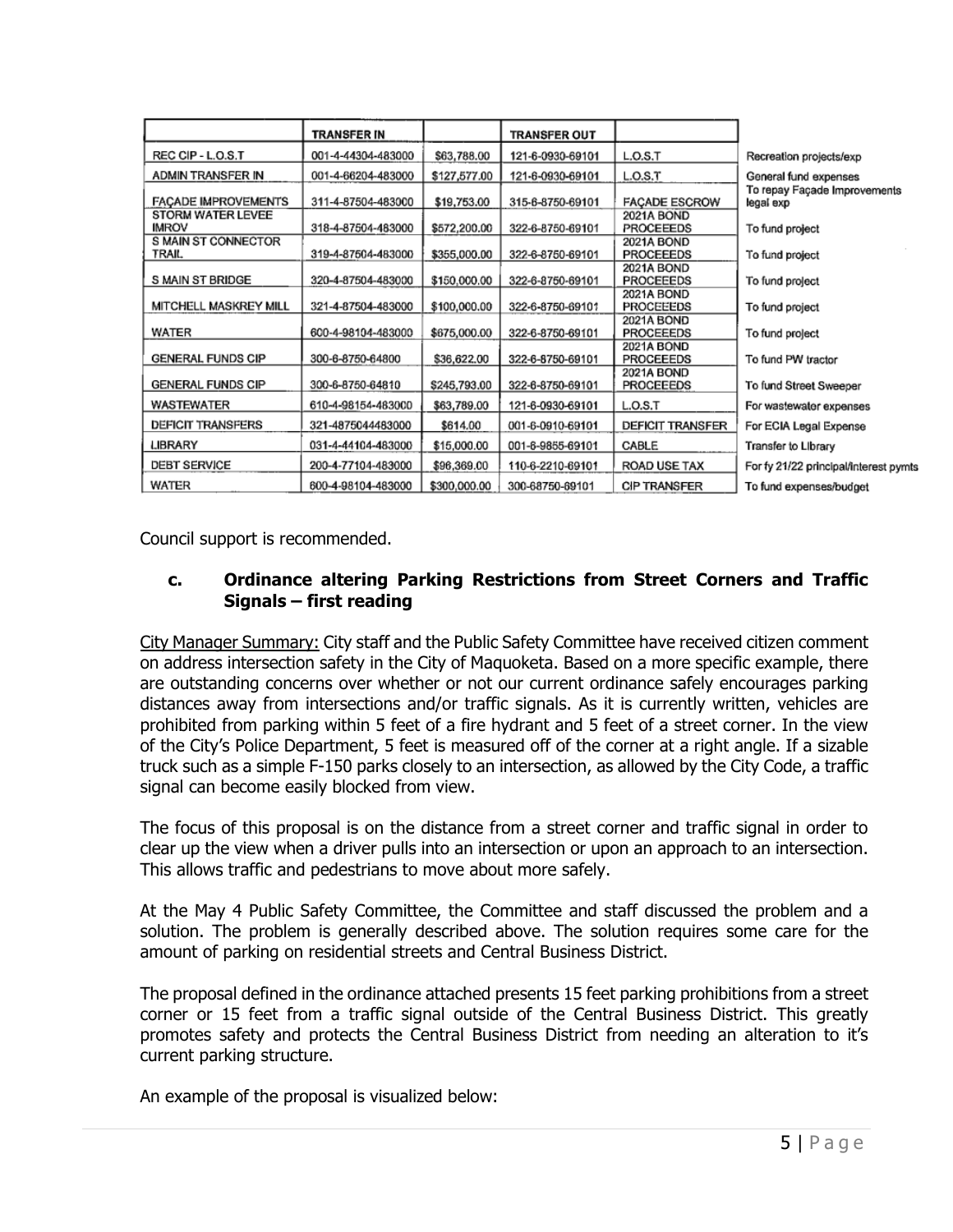

Council support is recommended.

**d. Resolution approving an Intergovernmental Agreement between Jackson County, Jackson County Conservation Board, and the City of Maquoketa pertaining to the Destination Iowa grant dual application to the State of Iowa and Water Quality Project Proceeds from the City of Maquoketa Application to the State Revolving Loan Fund**

City Manager Summary: This is related to the below item and signals the City intent and ability to enter into a joint agreement with the partners in the Destination Iowa grant and pledges the City's State Revolving Loan fund proceeds towards the Destination Iowa grant if awarded. Our design firm, WHKS, has done a preliminary review of the project proposal for the Destination Iowa grant and agrees it meets the standards required of a water quality sponsored project.

Council support is recommended.

## **e. Resolution approving a Joint Public Service Agreement authorizing the City of Maquoketa City Manager to file application and sign agreements for the purpose of the Destination Iowa Grant**

City Manager Summary: This item is related to the description under Considerations and the item above. The attached agreement is before the City Council on this agenda and will be up for consideration at Jackson County and Jackson County Conservation Board on May 17, 2022.

This agreement pairs the thoughts, visions, funds, and long-term success planning of Jackson County, Jackson County Conservation Board, and the City of Maquoketa. There are several people who are owed gratitude to make this possible.